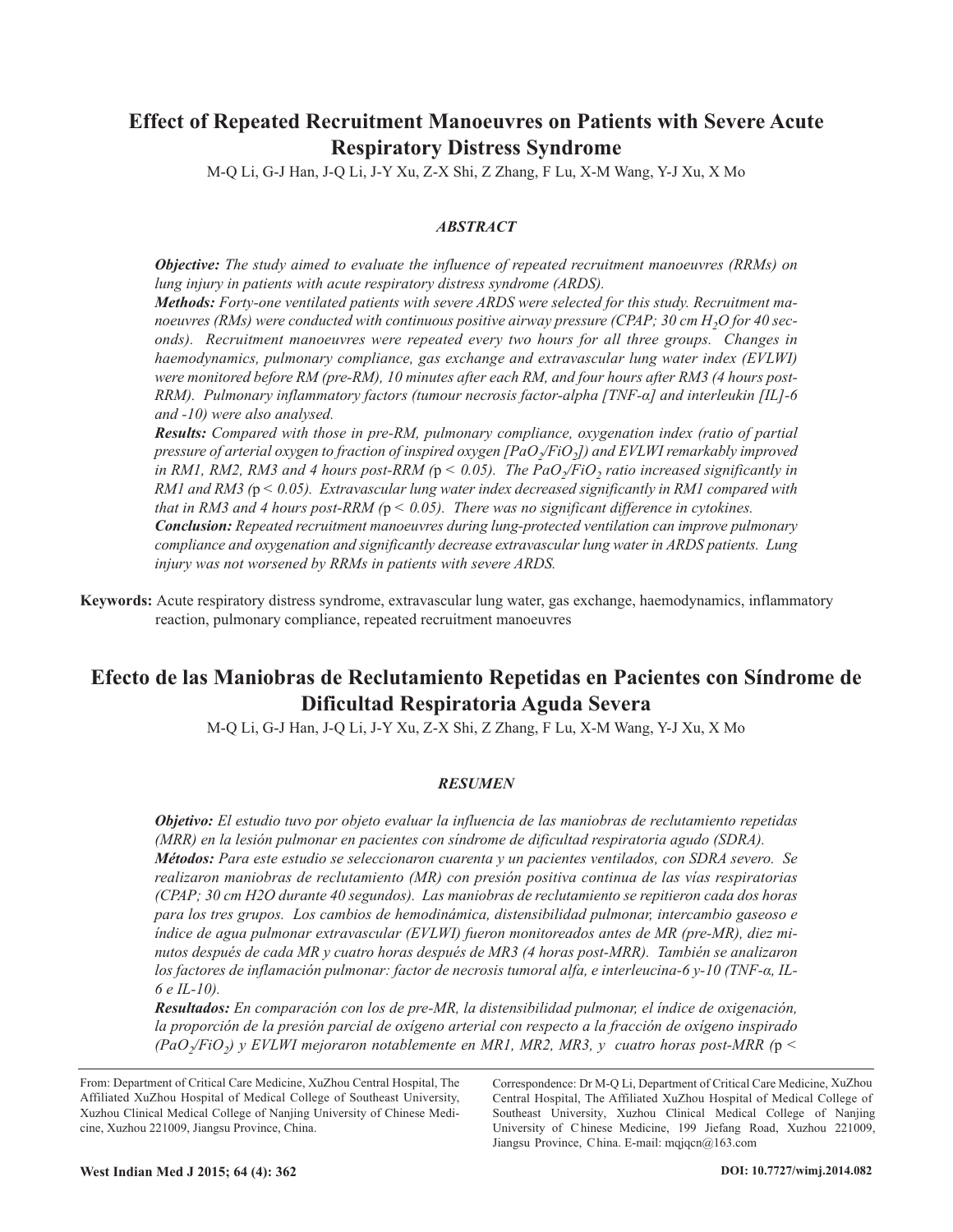0.05). La razón PaO<sub>2</sub>/FiO<sub>2</sub> aumentó significativamente en MR1 y MR3 ( $p < 0.05$ ). El índice de agua pul*monar extravascular disminuyó significativamente en MR1, en comparación con la de MR3 y cuatro horas de post-MRR (*p *< 0.05). No hubo diferencias significativas en las citocinas.*

*Conclusión: Las maniobras de reclutamiento repetidas durante la ventilación de protección pulmonar puede mejorar la oxigenación y la distensibilidad pulmonar, y disminuir considerablemente el agua pulmonar extravascular en pacientes con SDRA. La lesión pulmonar no fue empeorada por MRR en pacientes con SDRA grave.*

**Palabras claves:** Síndrome de dificultad respiratoria agudo, agua pulmonar extravascular, intercambio gaseoso, hemodinámica, reacción inflamatoria, distensibilidad pulmonar, maniobras de reclutamiento repetidas

#### **West Indian Med J 2015; 64 (4): 363**

# **INTRODUCTION**

Mechanical ventilation is an indispensable means for acute respiratory distress syndrome (ARDS) treatment. The lung protective ventilation strategy, which focusses on low tidal volume and positive end-expiratory pressure (PEEP), reduces ventilator-induced lung injury and mortality (1). However, this ventilation mode accelerates part of the alveolar collapse and affects gas exchange (2). Lung recruitment manoeuvres (RMs) can open collapsed alveoli. Recruitment manoeuvre is favourable for gas exchange and lung protection. However, the limited time available for maintaining lung recruitment (3), repeated suctioning, and other operations cause the alveoli to collapse. Thus, repeated recruitment manoeuvres (RRMs) are requested in clinical applications, but few trials have indicated that RRMs aggravate alveoli damage. Thus, we conducted this study to evaluate the clinical efficacy and safety of RRM by observing the haemodynamics, respiratory mechanics, and inflammatory reaction in severe ARDS patients and provide more evidence for clinical implementation.

#### **SUBJECTS AND METHODS**

All patients were admitted to five intensive care units (ICUs) at tertiary teaching hospitals from January 2008 to December 2012. According to the American-European Consensus Conference Committee 1994 diagnostic criteria for ARDs (4), we chose 41 ARDS patients with severe hypoxaemia (ratio of partial pressure of arterial oxygen to fraction of inspired oxygen  $[PaO<sub>2</sub>/FiO<sub>2</sub>]$  < 100 mmHg at PEEP  $\geq$  10 cm H<sub>2</sub>O, after 30 minutes) and pulmonary infiltrates based on a chest radiograph or computed tomography (CT). The patients were 27 males and 14 females aged 18 to 80 (mean  $57.4 \pm 16.3$ ) years with a mean Acute Physiology and Chronic Health Evaluation II (APACHE II) score of  $21.5 \pm 10.1$  and a lung injury score of  $3.1 \pm 0.4$ . The causes of ARDS of these patients included pneumonia (12 cases), multiple trauma ( $n = 6$ ), acute pancreatitis ( $n = 5$ ), lung contusion ( $n = 6$ ), intestinal perforation ( $n = 7$ ) and severe systemic infection  $(n = 5)$ . This study was conducted in accordance with the Declaration of Helsinki and with approval from the Ethics Committee of Xuzhou Hospital Affiliated to Southeast University. Written informed consent was obtained from all participants.

#### **Treatment methods**

The patients were asked to lie in a supine position and then sedated with midazolam (0.03 mg/kg·h to 0.20 mg/kg·h). A double-lumen intravenous tube was introduced to the right internal jugular vein and connected to a pressure sensor to continuously record central venous pressure (CVP), which was adjusted from 8 cm  $H_2O$  to 12 cm  $H_2O$ . A Pulsiocath PV2014L16A PiCCO catheter (Pulsion Medical Systems, Munich, Germany) was placed into the left/right femoral artery and then connected with the PiCCO instrument to monitor the mean arterial pressure (MAP), cardiac index (CI) and extravascular lung water (EVLW). An HP monitor was used to continuously record electrocardiograms and blood oxygen saturation  $(SpO<sub>2</sub>)$ . A Connect Drager Evita 4 (Drager Medical Systems, Lubeck, Germany) or PB840 ventilator (Puritan Bennett, America) with tracheal intubation or tracheotomy tube was used to set the ventilation mode for bi-level positive pressure ventilation and assist spontaneous breathing. Pressures were lower than the lower inflection point plus 4 according to the dynamic pressure-volume curve; tidal volume was set to 6 mL/kg to 8 mL/kg of the predicted body weight, the respiratory rate to 16, inspiratory to expiratory time ratio (I:E) to 1:1.5 and FiO<sub>2</sub> to  $\leq$  0.60.

Recruitment manoeuvre implementation: RM was performed by changing the ventilator mode to continuous positive airway pressure (CPAP) and gradually increasing it to 30 cm  $H<sub>2</sub>O$  and maintaining it for 40 seconds. The CPAP was then decreased for over five seconds and reverted to the initial ventilator settings (mode, PEEP and  $FiO<sub>2</sub>$ ). Recruitment manoeuvres were conducted three times every two hours (RM1, RM2 and RM3). The airway was kept clear before each RM.

#### **Data collection**

The APACHE II score and injury severity score of the pre-RM were calculated by score software. The  $SpO<sub>2</sub>$ , peak airway pressures, mean airway pressure, plateau pressure, tidal volume, dynamic compliance, airway resistance, continuous electrocardiographic monitoring, CVP, arterial blood pressure, CI and EVLW were determined during the whole period. Gas exchange: The arterial blood gases ( $pH$ ,  $PaO_2$ ,  $PaCO_2$ , and  $PaO<sub>2</sub>/FiO<sub>2</sub>$ ) pre-RM, 10 minutes after RM (RM1, RM2 and RM3) and four hours post-RRM were examined. Determina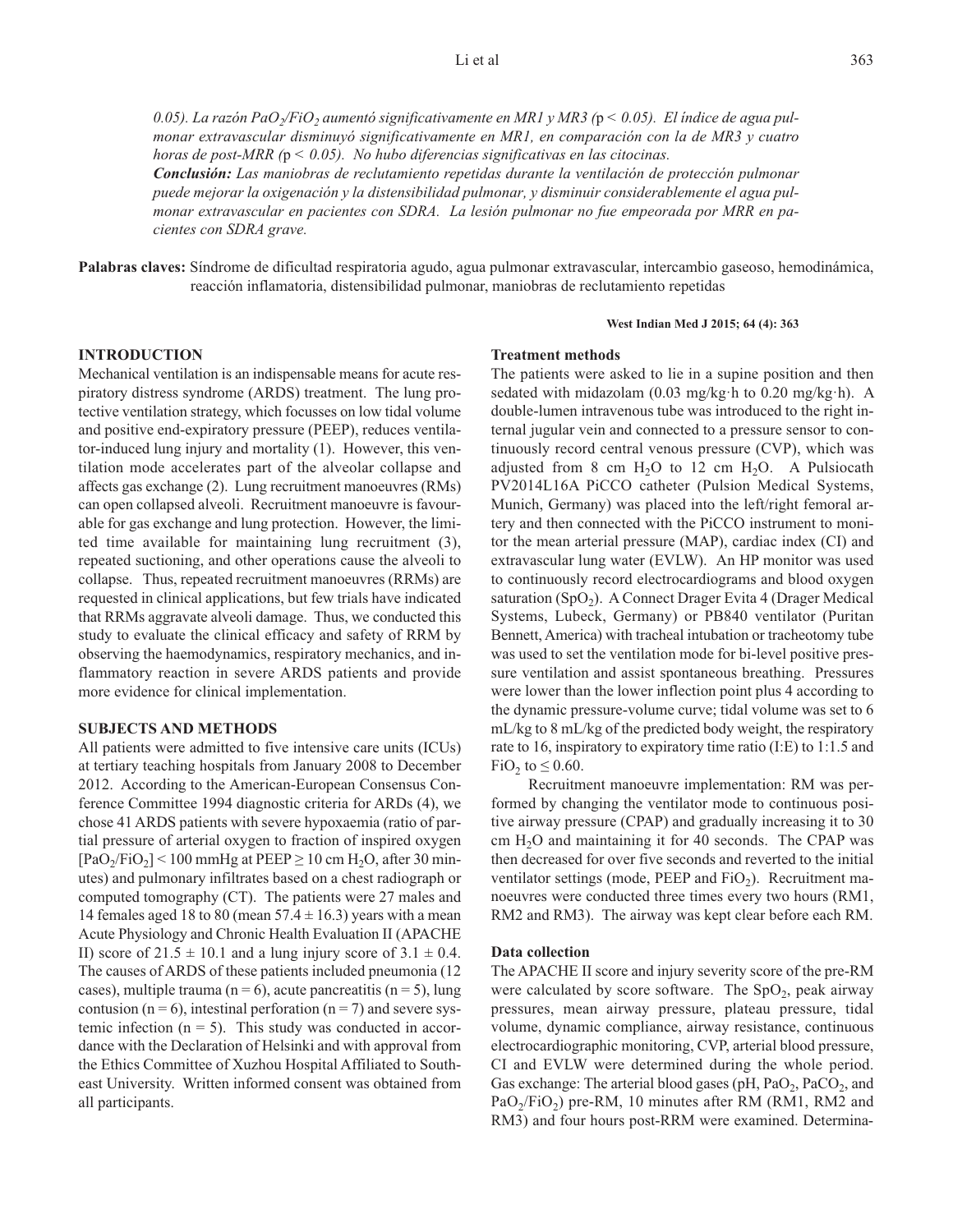tion of plasma cytokines: about 2 mL of non-anticoagulant blood was extracted before RM, four hours after RM3, and 24 hours after RRM. The sample was centrifuged for 10–15 minutes within 30 minutes after blood collection. The samples were stored in a refrigerator after the separation of serum. The cytokines were analysed by enzyme-linked immunosorbent assay. Chest radiographs were obtained before and after RM, and the number of ventilator-free days, ICU mortality and 28 day mortality were determined.

#### **Statistical analysis**

Results are expressed as mean ± standard deviation. Statistical analysis was performed with SPSS 12.0 software and by oneway analysis of variance (ANOVA). Any two of the multiple samples were compared by a Q-test. *P-*values < 0.05 were considered significant.

## **RESULTS**

Forty-one patients were enrolled in this study. All patients tolerated the RRMs. No barotrauma was observed on the lung X-rays after the treatment.

## **Comparison of haemodynamic parameters**

No statistical difference was observed in the haemodynamic parameters (heart rate [HR], MAP, CVP and CI) of RM1, RM2, RM3 and four hours post-RM3  $[p > 0.05]$  (Table 1).

## **Comparison of pulmonary compliance, oxygenation index and EVLW**

Compared with pre-RM, RM1, RM2, RM3 and four hours post-RRM increased pulmonary compliance and  $PaO<sub>2</sub>/FiO<sub>2</sub>$ but decreased the EVLW index  $(p < 0.05)$ . A comparison of RM3 and four hours post-RRM with RM1 indicated that pulmonary compliance and  $PaO<sub>2</sub>/FiO<sub>2</sub>$  increased significantly and the changes were statistically different. Extravascular lung water index significantly decreased ( $p < 0.05$ ); by contrast, PaCO<sub>2</sub> had no statistical difference  $[p > 0.05]$  (Table 2).

# **Comparison of cytokine levels between pre-RM and post-RM**

Compared with those in pre-RM, tumour necrosis factor-alpha (TNF- $\alpha$ ), interleukin (IL)-6 and -10 decreased four and 24 hours post-RRM, but without significant difference  $[p > 0.05]$ (Table 3).

Table 3: Comparison of cytokine levels in pre-RM, four hours and 24 hour post-RRM

|               | Pre-RM              | 4 hours post-RRM    | 24 hours post-RRM   |
|---------------|---------------------|---------------------|---------------------|
| TNF- $\alpha$ | $434.21 \pm 104.72$ | $401.56 \pm 95.83$  | $391.77 \pm 121.11$ |
| $IL-6$        | $502.56 \pm 318.64$ | $489.01 \pm 295.75$ | $480.95 \pm 276.92$ |
| $IL-10$       | $127.33 \pm 43.57$  | $98.76 \pm 37.82$   | $111.37 \pm 51.46$  |

\**p* < 0.05: comparison with pre-RM

RM – recruitment manoeuvre; RRM – repeated recruitment manoeuvre; TNF- $\alpha$  – tumour necrosis factor-alpha; IL – interleukin

#### **Comparison of lengths of ICU stay and mortality**

The number of ventilator-free days was  $8.7 \pm 10.1$ , the length of ICU stay was  $20.8 \pm 22.4$  days, the ICU mortality was 34.1% (14/41) and the 28-day mortality was 31.7% (13/41).

## **DISCUSSION**

The reduction of aerated alveoli caused by alveolar collapse is an important pathophysiological feature of ARDS. This feature increases pulmonary shunt and ventilation/perfusion ratio

Table 1**:** Comparison of haemodynamic parameters between pre-RM and post-RM

|            | Pre-RM         | RM1            | RM2            | RM <sub>3</sub> | 4 hours post-RRM |
|------------|----------------|----------------|----------------|-----------------|------------------|
|            |                |                |                |                 |                  |
| <b>HR</b>  | $117 \pm 17$   | $120 \pm 13$   | $118 \pm 17$   | $109 \pm 15$    | $110 \pm 19$     |
| MAP        | $83 \pm 13$    | $84 \pm 14$    | $86 \pm 16$    | $85 \pm 15$     | $86 \pm 12$      |
| <b>CVP</b> | $10.4 \pm 2.9$ | $11.9 \pm 2.3$ | $12.8 \pm 1.8$ | $12.6 \pm 2.5$  | $12.1 \pm 1.8$   |
| <b>CI</b>  | $2.8 \pm 0.7$  | $2.9 \pm 0.4$  | $3.1 \pm 0.5$  | $3.0 \pm 0.4$   | $3.1 \pm 0.6$    |

 $**p* < 0.05$ : compared with pre-RM.  $\#*p* < 0.05$ : compared with RM1.

RM – recruitment manoeuvre; RRM – repeated recruitment manoeuvre; HR – heart rate; MAP - mean arterial pressure; CVP - central venous pressure; CI - cardiac index

Table 2: Comparison of pulmonary compliance, PaO<sub>2</sub>/FiO<sub>2</sub> and EVLWI between pre-RM and post-RM

|                                    | Pre-RM           | RM1                | RM2                | RM <sub>3</sub>      | 4 hours post-RRM             |
|------------------------------------|------------------|--------------------|--------------------|----------------------|------------------------------|
| Cdyn                               | $28.1 \pm 2.3$   | $33.8 \pm 2.2^*$   | $38.1 \pm 1.8^*$   | $40.9 \pm 2.0^{*}$   | $40.4 \pm 1.2$ <sup>*#</sup> |
| PaCO <sub>2</sub>                  | $36.8 \pm 8.5$   | $37.7 \pm 6.4$     | $38.6 \pm 5.3$     | $42.8 \pm 5.4$       | $40.0 \pm 4.5$               |
| PaO <sub>2</sub> /FiO <sub>2</sub> | $98 \pm 54.26$   | $121 \pm 78.75^*$  | $147 \pm 85.20^*$  | $165 \pm 89.61^{*}$  | $182 \pm 75.95^{*}$          |
| EVLWI                              | $20.56 \pm 7.23$ | $16.95 \pm 5.47^*$ | $15.90 \pm 4.54^*$ | $14.25 \pm 5.15^{*}$ | $13.87 \pm 3.92^{*}$         |

 $*_p$  < 0.05: comparison with pre-RM,  $\#_p$  < 0.05: comparison with RM1

 $RM$  – recruitment manoeuvre;  $RRM$  – repeated recruitment manoeuvre; Cdyn – dynamic compliance; PaCO<sub>2</sub> – partial pressure of arterial carbon dioxide;  $PaO_2/FiO_2$  – ratio of partial pressure of arterial oxygen to fraction of inspired oxygen; EVLWI - extravascular lung water index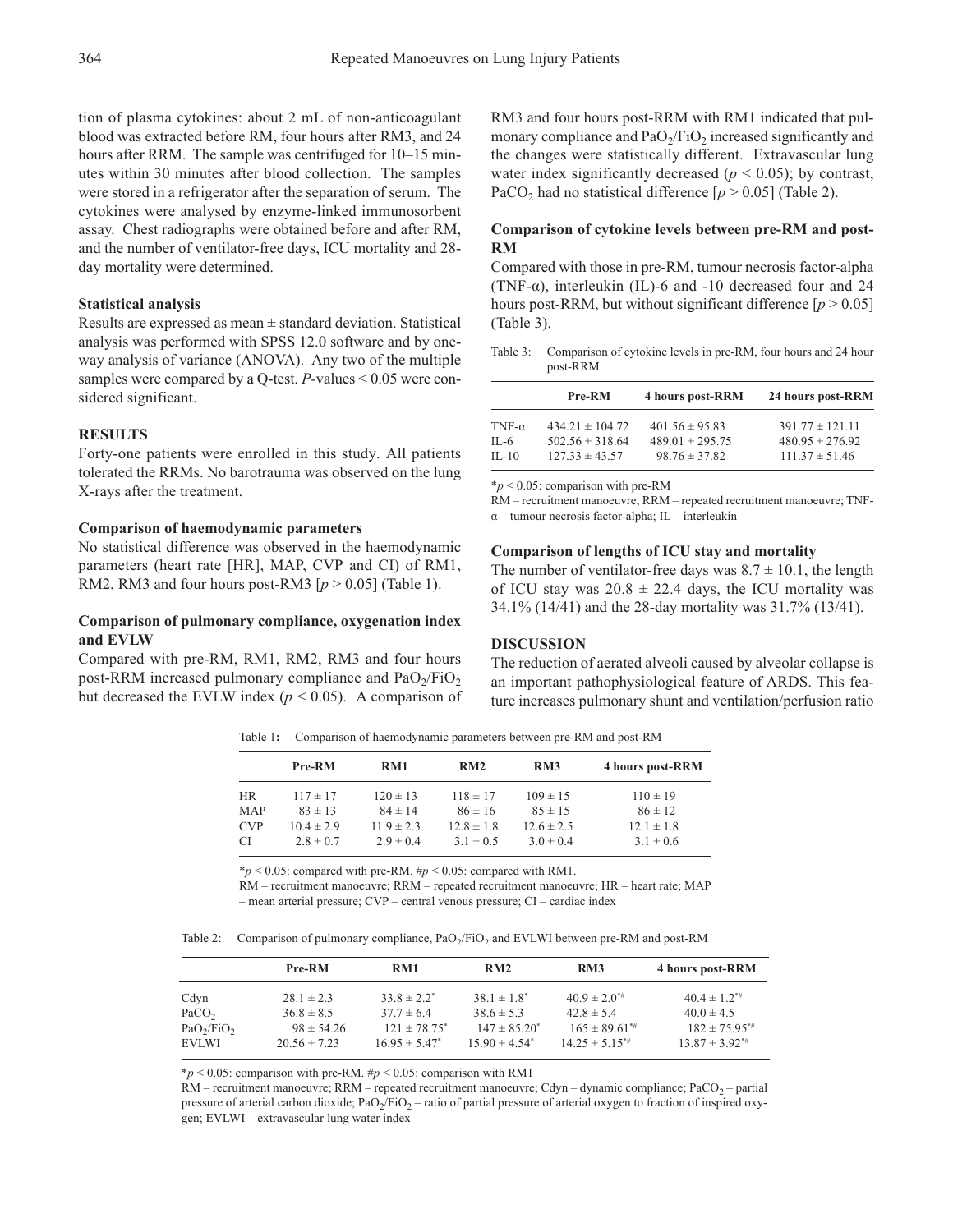imbalance, producing hypoxaemia, which is difficult to correct (5). To improve patient oxygenation, the lungs should be kept open. Thus, lung recruitment is proposed as a part of lung protective ventilation. Many reports on the single RM technique have been published (6); however, few studies have shown the clinical efficacy and safety of RRMs in ARDS patients (7). Recruitment manoeuvre as a part of a protective ventilation strategy can reopen poorly aerated alveoli and maintain alveolar recruitment (8). Thus, we conducted this study to evaluate the effectiveness of RRMs during lung protective ventilation in severe ARDS patients. The results showed that, compared with pre-RM, RRM during lung protective ventilation can significantly increase pulmonary compliance and  $PaO<sub>2</sub>/FiO<sub>2</sub>$  and decrease EVLW index but maintain the inflammatory index. The haemodynamic parameters also did not show statistical changes. The changes in oxygenation and haemodynamics were consistent with Cruces *et al* (9) who conducted an experiment on RMs in ARDS patients. Injured alveolar recruitment is generally maintained through the RRM period; thus, RRMs significantly increase gas exchange and improve oxygen delivery.

Repeated recruitment manoeuvres improved ICU and 28-day mortality in severe ARDS patients compared with the control group in the study by Xi *et al* (10). Methods using high CPAP in RRM studies (11) are efficient in severe ARDS cases.

The severity of pulmonary oedema can be directly reflected by EVLW through PiCCO monitoring. Extravascular lung water index is the most specific quantitative index for monitoring pulmonary oedema (12) and is closely related to the prognosis of critically ill patients (13). Chew *et al* (14) studied a prospective, observational cohort of 51 patients with shock and found that EVLW is associated with the degree of lung injury and mortality. Michard *et al* (15) examined 29 patients with severe infection and found that EVLW is significantly interrelated with the oxygenation index, duration of mechanical ventilation and hospital mortality. This study suggests that EVLW significantly affects the evaluation of changes in patient condition and prognosis. Repeated recruitment manoeuvres also significantly reduce EVLW but improve oxygenation, which may be attributed to the following: i) RRM can keep the alveoli open, prevent alveolar shear, reduce type II alveolar epithelial cell injury and increase alveolar water clearance. Recruitment manoeuvres reduce lung endothelial cell injury and the EVLW of acute lung injury in rats (16); ii) Keeping the alveoli open can increase the clearance area of lung water; iii) RRM develops high airway pressure and iv) increases ambient pressure, inhibiting the generation of lung water.

Abnormal mechanical force (including excessive stretch, pressure and shear) caused by mechanical ventilation can lead to biological injury (17) when it affects lung epithelial and endothelial cells. The mechanical force signals delivered into these cells stimulate inflammatory cells to release massive inflammatory factors, causing biological injury, thereby aggravating pulmonary inflammation (18, 19). Macrophages and

polymorphonuclear cells in the alveoli are also involved in the release of ventilator-associated cytokines (20). Cell stretch caused by mechanical ventilation generates cytokines, including TNF-α, IL-1β, IL-6, IL-8, IL-10 and matrix metalloproteinase-2 (21). In this study, the degree of lung injury was evaluated by measuring TNF, IL-6 and IL-10 in serum. The RRM group was not statistically significant but had lower TNF-alpha, IL-6 and IL-10 than the pre-RRM group. This result indicates that RRM did not worsen pulmonary inflammation and lung injury.

## **CONCLUSION**

Repeated recruitment manoeuvres during lung protective ventilation can improve oxygenation and significantly decrease EVLW without increasing lung injury in severe ARDS patients.

### **REFERENCES**

- 1. Thille AW, Richard JC, Maggiore SM, Ranieri VM, Brochard L. Alveolar recruitment in pulmonary and extrapulmonary acute respiratory distress syndrome: comparison using pressure-volume curve or static compliance. Anesthesiology 2007; **106:** 212−7.
- 2. Borges JB, Okamoto VN, Matos GF, Ranieri VM, Brochard L. Reversibility of lung collapse and hypoxemia in early acute respiratory distress syndrome. Am J Respir Crit Care Med 2006; **174:** 268−78.
- 3. Arnal JM, Paquet J, Wysocki M, Demory D, Donati S, Granier I et al. Optimal duration of a sustained inflation recruitment maneuver in ARDS patients. Intensive Care Med 2011; **37:** 1588−94.
- 4. Bernard GR, Artigas A, Brigham KL, Carlet J, Falke K, Hudson L et al. The American-European Consensus Conference on ARDS. Definitions, mechanisms, relevant outcomes, and clinical trial coordination. Am J Respir Crit Care Med 1994; **149:** 818‒24.
- 5. Raghavendran K, Napolitano LM. Definition of ALI/ARDS. Crit Care Clin 2011; **27:** 429−37.
- 6. Engel M, Nowacki RM, Reiss LK, Uhlig S, Willems CH, Kloosterboer N et al. Comparison of recruitment manoeuvres in ventilated sheep with acute respiratory distress syndrome. Lung 2013; **191:** 77−86.
- 7. Kacmarek RM, Villar J. Lung recruitment maneuvers during acute respiratory distress syndrome: is it useful? Minerva Anestesiol 2011; **77:** 85−9.
- 8. Guerin C, Debord S, Leray V, Delannoy B, Bayle F, Bourdin G et al. Efficacy and safety of recruitment maneuvers in acute respiratory distress syndrome. Ann Intensive Care 2011; **1:** 9.
- 9. Cruces P, Donoso A, Valenzuela J, Díaz F. Respiratory and hemodynamic effects of a stepwise lung recruitment maneuver in pediatric ARDS: a feasibility study. Pediatr Pulmonol 2013; **48:** 1135−43.
- 10. Xi XM, Jiang L, Zhu B. Clinical efficacy and safety of recruitment maneuver in patients with acute respiratory distress syndrome using low tidal volume ventilation: a multicenter randomized controlled clinical trial. Chin Med J 2010; **123:** 3100−5.
- 11. Guerin C. The preventive role of higher PEEP in treating severely hypoxemic ARDS. Minerva Anestesiol 2011; **77:** 835−45.
- 12. Hasibeder WR, Dunser MW, Halabi M, Brinninger G. The relationship between extravascular lung water and oxygenation in three patients with influenza A (H1N1)-induced respiratory failure. Wien Klin Wochenschr 2010; **122:** 637−40.
- 13. Berkowitz DM, Danai PA, Eaton S, Moss M, Martin GS. Accurate characterization of extravascular lung water in acute respiratory distress syndrome. Crit Care Med 2008; **36:** 1803−9.
- 14. Chew MS, Ihrman L, During J, Moss M, Martin GS. Extravascular lung water index improves the diagnostic accuracy of lung injury in patients with shock. Crit Care 2012; **16:** R1.
- 15. Michard F, Schachtrupp A, Toens C. Factors influencing the estimation of extravascular lung water by transpulmonary thermodilution in critically ill patients. Crit Care Med 2005; **33:** 1243−7.